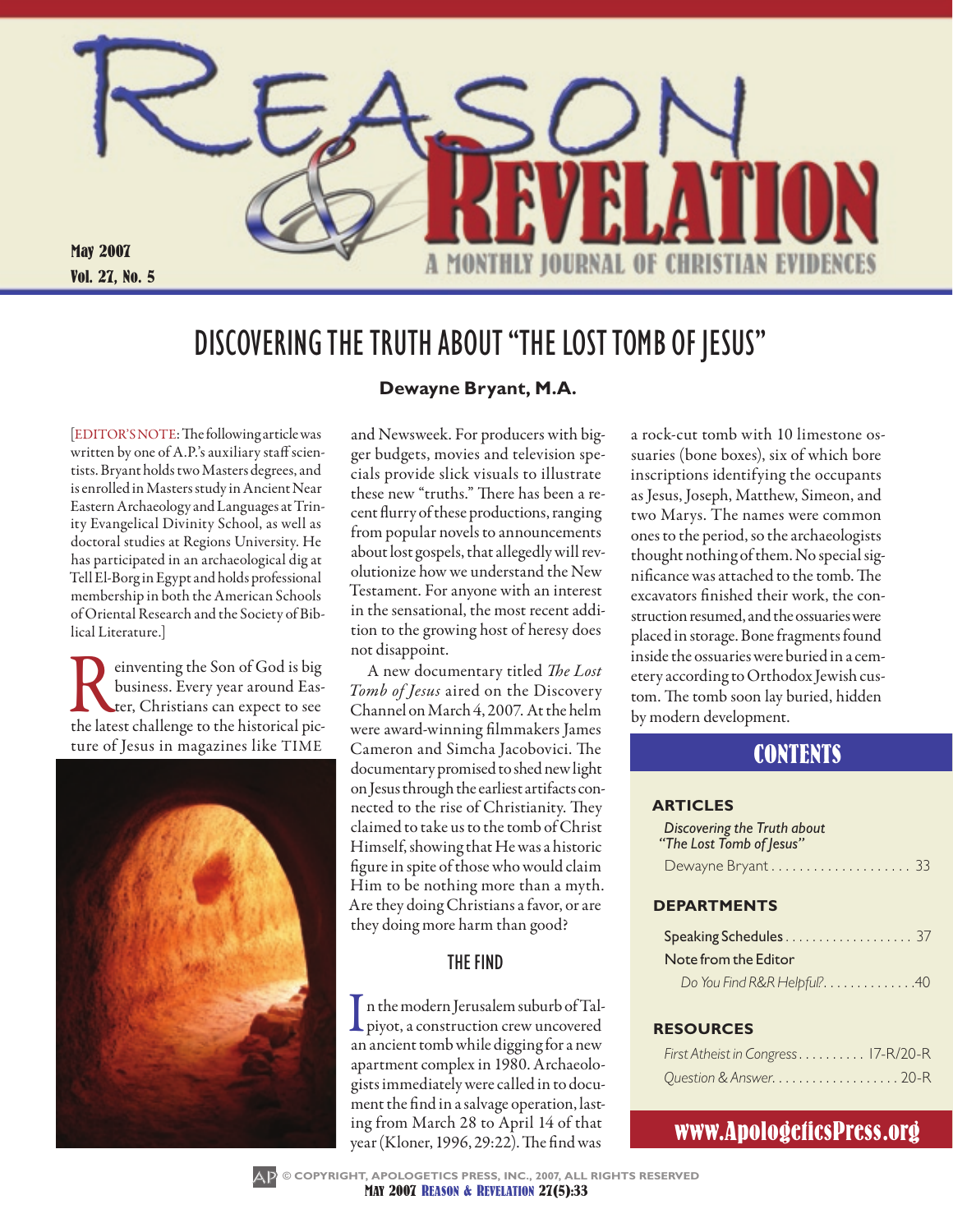Twenty-three years later, filmmaker Jacobovici began working on a documentary on the ossuary of James, the brother of Jesus. He observed that there were several ossuaries with familiar names, including Jesus, Joseph, and Mary. Could this be the holy family of the New Testament? He explored the work of the original excavators and found the evidence too tantalizing to pass up. After talking with the archaeologists who worked on the dig and writing a proposal, his work began. The fruit of his labor is the new documentary, *The Lost Tomb of Jesus*, which features the hidden tomb that supposedly contained the remains of Christ.

In order to determine the accuracy of the theory presented in the documentary, we first must look at the important idea of convergence. When the historical, archaeological, and biblical evidence is interpreted and weighed, we expect there to be harmony. The three will converge, or come together. There may be cases where evidence from one area might be lacking, but we do not expect the evidence to be in conflict without adequate explanation. This is a key factor in determining whether Jacobovici's conclusions are right or wrong.

### Tales of Tombs and Ossuaries

Rock-cut tombs were used in antiquity at least as early as the eighth century B.C. They are artificial underground caves in the bedrock slopes of Jerusalem, nearly always located outside the city walls (Magness, 2005, 124[1]:122-123). They were choice burial sites for those wealthy enough to afford them, while those with less financial means settled for trench graves, similar to those used in modern cemeteries. Families used rockcut tombs over several generations, a practice which is reflected in biblical phrases such as "he slept and was gathered to his fathers" (2 Chronicles 34:28). They usually appear only in periods where the Jewish people had a measure of political independence.

In Jewish tombs, there were two burials involved for a single individual. In the initial or primary burial, the body would be placed on a *loculus* or *kokh* (rectangular burial niche) for the body to decay. About a year later, the bones would be gathered together for a secondary burial, usually in a limestone ossuary (bone box). Ossuaries began to appear during the reign of Herod the Great, dateable perhaps to 20-15 B.C. (Rahmani, 1994, p. 21). Their use continued at least until the Roman destruction of Jerusalem in A.D.70, but may have extended through the early second century.

**Reason & Revelation** is published monthly by Apologetics Press, Inc. Periodicals postage paid at Montgomery, AL. **Postmaster**: Send address changes to **Reason & Revelation**, 230 Landmark Dr., Montgomery, AL 36117; **issn**:[1542-0922] **usps**# 023415.

**Apologetics Press** is a non-profit, tax-exempt work dedicated to the defense of New Testament Christianity. Copyright © 2007. All rights reserved.

### **Editor:**

Dave Miller, Ph.D.\* (\*Communication, Southern Illinois University)

#### **Associate Editor:**

Kyle Butt, M.A.\* (\*New Testament, Freed-Hardeman University)

#### **Annual Subscription Rates:**

| \$10.00 | Domestic                  |
|---------|---------------------------|
| \$8.00  | Domestic Bulk             |
|         | $(5 +$ to same address)   |
| \$16.00 | Canada & Overseas Airmail |

#### **General inquiries, changes of address, or international callers:**

| Phone: | $(334)$ 272-8558 |
|--------|------------------|
| Fax:   | $(334)$ 270-2002 |

|  | rder | . .<br>-- |
|--|------|-----------|
|--|------|-----------|

| Phone: | $(800)$ 234-8558 |
|--------|------------------|
| Fax:   | $(800)$ 234-2882 |

**On-line** Web store/catalog, subscription order/renewal form, current issues, archives, and other information (all orders processed on a secure server):

**URL:** www.ApologeticsPress.org<br>**E-mail:** mail@ApologeticsPress.org **E-mail**: mail@ApologeticsPress.org

**Discovery—Scripture & Science for Kids** is a sister publication for children. For more information, please contact our offices or visit the Discovery Web site at:

**URL**: www.DiscoveryMagazine.com



A typical Palestinian rock-cut tomb.

### Archaelogical Evidence

One of the primary problems with connecting the Talpiyot tomb with Jesus Christ involves the expense of owning such a tomb in antiquity. Even modest tombs were outside the price range of most people. Further complicating the matter is the fact that Jesus and His family never are portrayed as wealthy enough to afford a rock-cut tomb. If Joseph died early, as suggested by some who note his absence in Jesus' adult life, an additional financial burden would have been placed on the family, further decreasing their already miniscule chances of owning a tomb.

On the Biblical Archaeology Society Web site, scholar James Tabor (who supports the idea that the Talpiyot tomb could be that of Jesus) has objected to comments about the default burial of Jesus being in a trench grave along with others who were too poor to own a rockcut tomb. He argues that it seems only natural that a popular religious leader like Jesus would be given an honorable burial by His devoted followers (Tabor, 2007). However, Rahmani's *Catalogue of Jewish Ossuaries* notes that the name of Jesus is carved clumsily on the ossuary (labeled as no. 701). If this is the tomb of a popular religious figure, why give Him a simple, unadorned ossuary with only His name shoddily scrawled on the out-

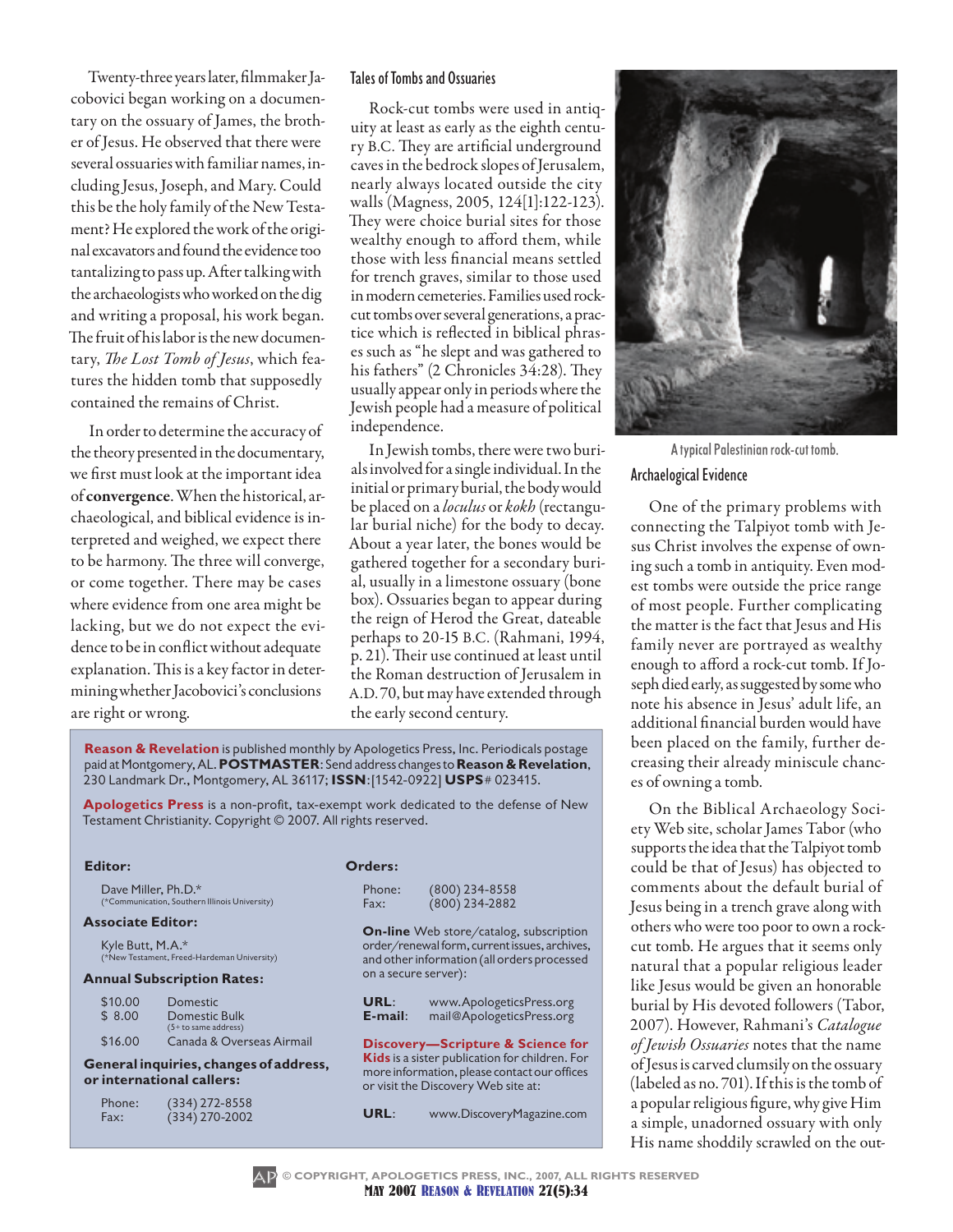side? Tabor's objection clearly does not fit the evidence.

Another problem is that Jesus and his family did not come from Jerusalem. Joseph and Mary originally were from Bethlehem, and settled in Nazareth. While ossuaries frequently have the names of a person's father or mother, ancient sources also typically make a distinction concerning the place of a person's origin, as in the cases of Simon of Cyrene and Saul of Tarsus. Ossuaries in Jerusalem have been found that indicate a person's place of origin when they were not originally from that city. If the tomb were truly that of Jesus Christ, we would expect Him to be identified on the ossuary as "Jesus of Nazareth" rather than "Jesus son of Joseph." No one in the Talpiyot tomb is identified by place of origin. This evidence strongly suggests that the people buried in the tomb were natives of Jerusalem.

Additional evidence concerning the names on the ossuaries found in the Talpiyot tomb complicates the conclusions drawn by the documentary. The ossuary of the woman identified as Mary Magdalene is problematic, and conflicts with other evidence. First, if the ossuary belonged to Mary, we would expect her to be identified as "Mary of Migdal," as she is in the New Testament (Luke 8:2).

Second, scholars are divided on how to translate the wording of *MARIAME-NOU MARA* (the name appearing on one of the ossuaries), whether it gives two names for the same woman ("Mary, who is called Mara") or if it indicates the names of two women—Mary and Martha—meaning that two people were buried in the same ossuary, which was not unknown (there are cases of as many as five people buried in a single ossuary). Stephen Pfann's piece on the Society of Biblical Literature homepage disputes the reading used by the documentary, arguing that the inscription should be read *MARIAME KAI MARA* (Pfann, 2007). In this case, the inscription would refer to two women, Mariam and Martha. Most scholars now appear to be accepting Pfann's corrected reading of the ossuary's inscription, concluding that the remains of two individuals shared this ossuary.

An additional problem with "Mary Magdalene's" ossuary is that the inscrip-

tion is in Greek. According to the documentary, Mary spoke Greek and helped her brother Philip in evangelistic work. In reality, Mary Magdalene came from Migdal, a small Jewish fishing village. Usually in the first century, only upper class Jews spoke Greek. The average Jew would have spoken Aramaic. So why is her ossuary inscription written in Greek? This evidence suggests a Jerusalemite woman named Mary who was from the upper classes, and whose family could afford to bury her in a rock-cut tomb.

The program claims that "Mara" in the inscription means "teacher," a conclusion with which no reputable scholar agrees. The word is actually a shortened form of the name "Martha." It is suggested that Francois Bovon, Frothingham professor of the history of religion at Harvard Divinity School, has equated Mariamne with Mary Magdalene (Desmond, 2000). Bovon has denied this claim, however, in a letter sent to the Society of Biblical Literature in which he says the "reconstructions of Jesus' marriage with Mary Magdalene and the birth of a child belong for me to science fiction" (Bovon, 2007).

One final concern regarding the archaeological evidence: a primary assumption of the documentary is that the James ossuary comes from the same tomb in Talpiyot. The program claims that the  $10<sup>th</sup>$ ossuary went missing during the original work on the tomb. To rebut this claim, Israeli archaeologist Joseph Zias has posted an excellent "viewer's guide" to understanding the documentary on his Web site (www.joezias.com). Zias shows that the FBI proved the James ossuary was photographed in the 1970's because of a criminal investigation against Oded Golan, the ossuary's current owner (Zias, 2007). If the James ossuary was already in Golan's possession when the tomb was discovered, it could not be the tenth "missing" ossuary. Zias also shows that he had indeed accounted for the tenth ossuary when the original work was done, and that it had no inscription.

### Scientific Evidence

People in the Western world are trained to think that scientific evidence assures the quality of any product. Ad-

vertisers make sure the public knows that their work has been "scientifically proven." This gives the consumer the idea that independent, objective research has gone into its production. The commercials for *The Lost Tomb of Jesus* did much the same in advertisements leading up to the premiere of the documentary.

The first major area of evidence concerns the DNA testing performed on two of the ossuaries, those of Jesus and Mary. Mitochondrial DNA was tested by the Paleo-DNA Laboratory at Lakehead University in Thunder Bay, Ontario (Jacobovici and Pellegrino, 2007, pp. 167-174). It was determined that the two individuals in this tomb were not related to each other. Since this was a family tomb, the documentary suggests, the two must have been husband and wife. But the only thing this test proves is that Jesus and Mary did not have the same mother. In addition, there are a number of other possibilities in terms of family relations. Mary could have been Jesus' daughter, daughter-in-law, sister-in-law through marriage to a brother, sister-in-law from a previous marriage of his father, motherin-law from a subsequent marriage of his father, or paternal cousins, with more distant relations remaining as further possibilities. To leap to the conclusion that the two must have been married to one another is problematic and prejudicial, to say the least.

In addition to the DNA evidence, further proof from statistics is supposed to support the claim that this is the tomb of Jesus. Andrey Feuerverger of the University of Toronto assembled the statistical evidence, shown on the Discovery Channel Web site, which supposedly proves the tomb to be that of Jesus (2007). Unfortunately, the names represented on the ossuaries are extremely common. In his book, *Jesus and the Eyewitnesses*, Richard Bauckman indicates that the male names in the tomb are among the most popular, with Simon ranking first, Joseph second, Judah fourth, and Jesus sixth, with Mary being the most common female name (Bauckman, 2006, p. 70). This is why archaeologists initially thought nothing of the tomb when it was discovered. While the names corresponded to those of Jesus'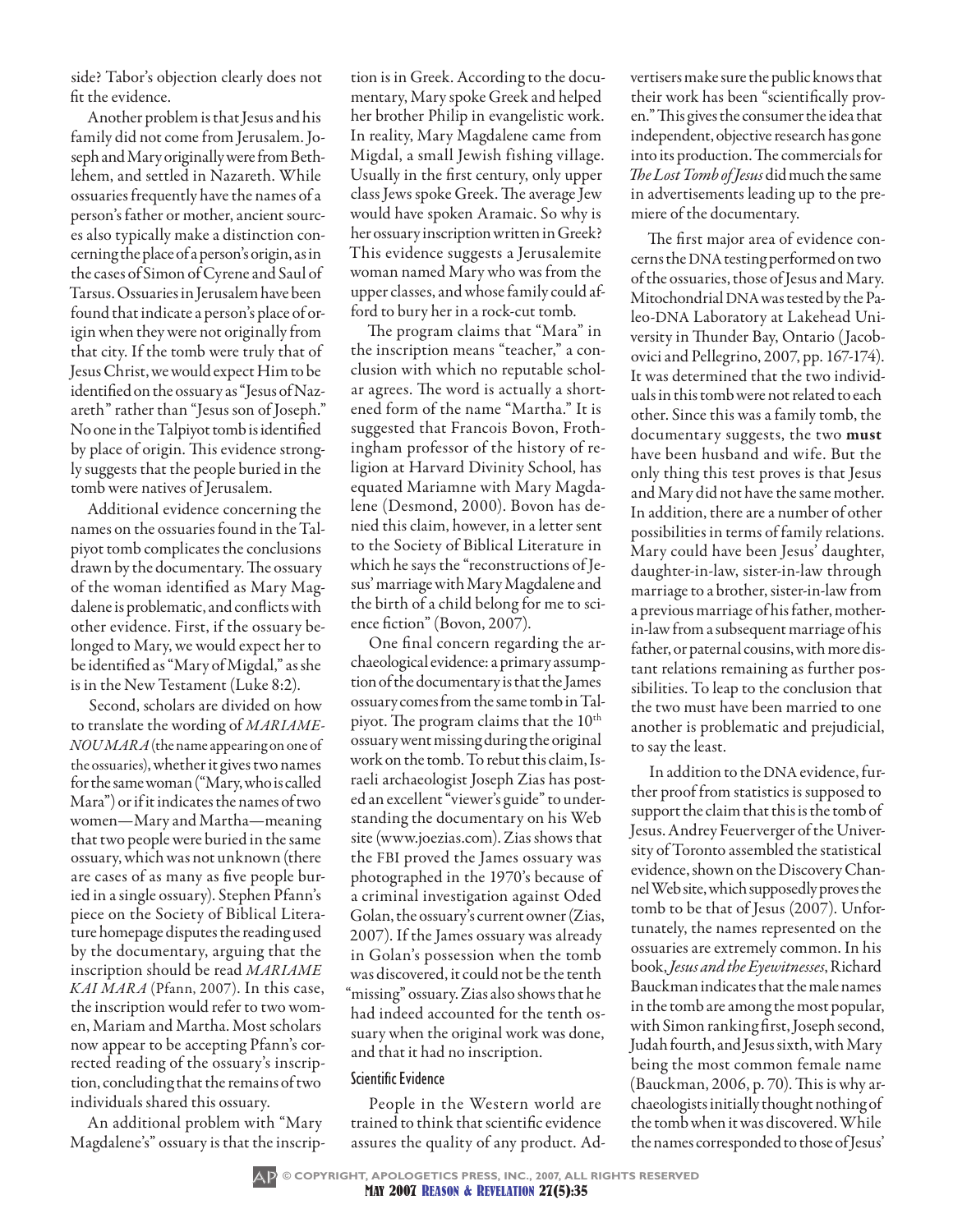

Exterior view of a Jewish rock-cut tomb

family in the gospel records, they were also the most common names in the first century. The equivalent today would be trying to find a modern cemetery that did not have anyone named Smith or Jones. Taking this evidence into account, the documentary claims that while the individual names are common, the cluster of names is not. After all, how many families in the first century could have people named Joseph, Jesus, and Mary?

While the argument initially sounds convincing, a number of problems persist with the statistics presented on the Discovery Channel Web site. In a letter to his colleagues posted on the Internet, Feuerverger admits that he made a number of assumptions before he performed his calculations. First, he assumed that the Joseph (Yose) of the ossuary and the Joseph, father of Jesus, are two different people—an unprovable assumption. He also assumed that the second Mary refers to Mary Magdalene, forcing a virtually statistical certainty that this is the tomb of Jesus. But this interpretation is impossible, as discussed earlier. A third assumption is that the presence of unknown people, such as Matthew and Judah, do not invalidate the statistical evidence, though that assumption goes against the historical evidence (Feuerverger, 2007).

The statistical evidence is invalid because the names on the ossuaries do not match the evidence for several reasons. First, there are two persons for whom the historical evidence does not account (Matthew and Judah). Furthermore, there are other family members that are missing, including His brothers James and Jude, and sisters Salome and Mary (who are named only in later tradition; cf. Mark 6:3). The documentary contends that Yose (Joseph) is not the father of Jesus. This contention drives the statistical probability higher, yet the documentary never addresses the fact that the Yose in the ossuary and the father of Jesus could have been the same person. Admittedly, this is not certain, but there is no good reason why the father of this Jesus could not have gone by Yose. Actually, a facsimile of the *Catalogue of Jewish Ossuaries* presented on the Discovery Channel Web site shows that Rahmani's opinion was that Yose very well could be the father of the Jesus in this tomb. Finally, attributing the ossuary to Mary Magdalene further inflates the statistics, though no evidence exists to connect the name on the ossuary to her. It also assumes that the Matthew of the ossuary is a relative of Mary, but not her son, despite a lack of any evidence to support that possibility.

The final piece of scientific evidence involves the use of "patina fingerprinting." Patina is a thin layer of buildup on the surface of an artifact due to chemical reaction with the environment. According to the program, the makeup of the patina holds clues about the tomb. Though touted as an important piece of information in the documentary, it is completely inadmissible as evidence. The use of the term "fingerprinting" is a misleading description, since it gives the viewer the impression that the science behind the process is exact. The truth is, the procedure is not exact, nor would we expect it to be. The patina evidence is rigged from the start. The patinas from ossuaries discovered in other environments are tested and shown to be different from the ossuaries in the Talpiyot tomb. Those in the Talpiyot tomb were tested and shown to be relatively similar. But these conclusions are to be expected. The real test is whether ossuaries from tombs similar to the Talpiyot tomb are different, which would strengthen Jacobovici's case. But there is no reason to expect substantial differences in patina evidence from similar environments. No way exists to connect a single ossuary with a specific tomb. The use of this evidence is intellectually dishonest.

### Historical Evidence

While the evidence from archaeology and science—the main underpinnings of the documentary's premise has been shown to be lacking, the program faces further difficulties in terms of the historical evidence. The basis for the documentary is drawn in part from later, extra-biblical traditions. It is strange, though perhaps to be expected, that the documentary draws on sources centuries later than the New Testament gospel accounts—further evidence of the utter lack of objectivity in the documentary. Rather than using the gospel records of Matthew, Mark, Luke, and John (which have demonstrated their historical reliability and are accepted even by most nonbelieving scholars—see Lyons and Miller, 2004, 24[6]:57-63), the documentary is guided by pseudepigraphical works of highly dubious historical value.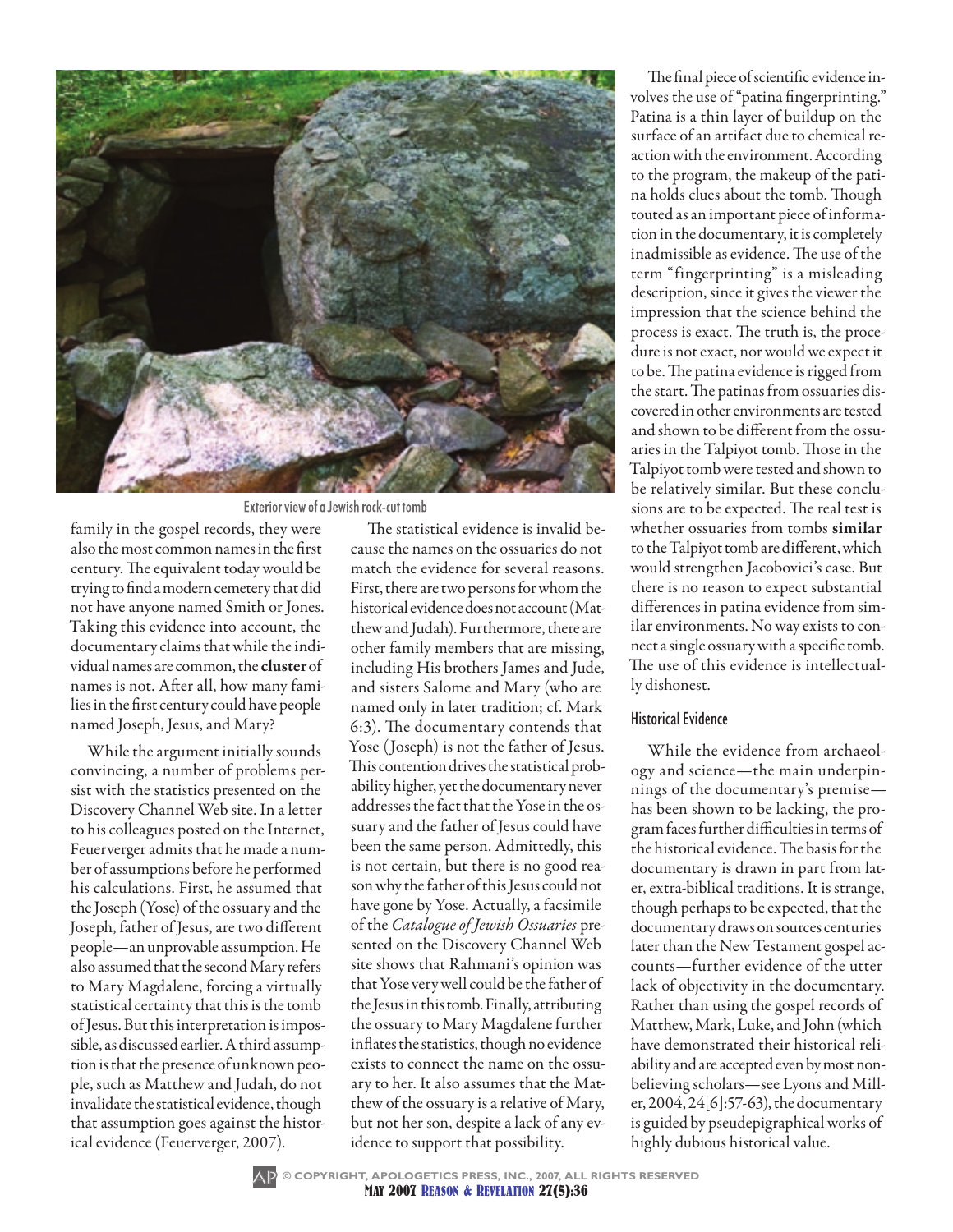# **RESOURCES-FEATURE ARTICLE**

# First Atheist in Congress **Dave Miller, Ph.D.**

Many Americans were incredulous when a Muslim was elected to the U.S. House of Representatives in 2006 and sworn into office with his hand on the Quran ("Rep. Ellison...," 2007). Now the first national congressman in U.S. history has announced that he is an atheist. Representative Pete Stark, Democrat from California, who actually has been serving in Congress since 1973, was hailed instantly by humanist and atheist organizations (Hoegh, 2007). Never mind the fact that, given his avowed atheism, Mr. Stark cannot uphold his own state constitution, which reads: "We, the People of the State of California, grateful to Almighty God for our freedom, in order to secure and perpetuate its blessings, do establish this Constitution ("Preambles to...," emp. added). The gradual erosion of traditional American values, which most certainly has included belief in the God of the Bible, continues. A recent poll shows that 96% of Americans still believe in God, yet 37% would vote for an atheist for President (Adler, 2007, p. 47). Such is the inevitable infiltration of the nation's political infrastructure as Christian values continue to be systematically jettisoned from schools, government, and public life (see *SilencingOfGod.org*).

So what? Does it really matter whether the population of the United States, along with its elected representatives and other public officials, maintain belief in the God of the Bible? Isn't such diversity of ideas healthy and beneficial to the overall well-being of society? Certainly, atheists, humanists, and evolutionists answer in the affirmative, insisting that a religionless society is the ideal (e.g., Richard Dawkins in his book *The God Delusion*). On the other hand, Christians recognize that any nation that denies the existence of the one true God, and rejects the moral precepts contained within the Christian system, ultimately will meet its demise. The psalmist cut to the chase on this point: "Blessed is the nation whose God is the Lord" (Psalm 33:12). "The wicked shall be turned into hell, and all the nations that forget God" (Psalm 9:17).

What about the architects of America? What did the Founders of American civilization—those who orchestrated our national existence—say about the importance of belief in the God of the Bible? In the first place, the Founders were not atheists. Not all professed belief in Christianity and Christ, but the historical evidence shows that they all believed in God—even Thomas Paine (see Miller, 2005). A good summary of the theological beliefs of the Founders was articulated by the sixth President of the United States, whose own father was a primary Founder, and who was sufficiently intimate with the Founding era to know whereof he spoke. John Quincy Adams explained:

From the day of the Declaration, the people of the North American Union and of its

constituent States, were associated bodies of civilized men and Christians, in a state of nature; but not of Anarchy. They were bound by the laws of God, which they all, and by the laws of the Gospel, which they nearly all, acknowledged as the rules of their conduct (1821, p. 26, emp. added).

During the tumultuous years of the Revolutionary War, the Continental Congress issued no fewer than nine proclamations to the nation, each of which called upon the entire country to render homage to the God of the Bible so that they might be blessed with victory, peace, and prosperity. To see the depth of the Founders' reliance and dependency on God and Christianity, consider just one of those statements, issued by Congress in October 1780, the fourth year of war with Britain:

Whereas it hath pleased Almighty God, the Father of all mercies, amidst the vicissitudes and calamities of war, to bestow blessings on the people of these states, which call for their devout and thankful acknowledgments, more especially in the late remarkable interposition of his watchful providence, in rescuing the person of our Commander in Chief and the army from imminent dangers, at the moment when treason was ripened for execution; in prospering the labors of the husbandmen, and causing the earth to yield its increase in plentiful harvests; and, above all, in continuing to us the enjoyment of the gospel of peace;

It is therefore recommended to the several states to set apart Thursday, the seventh day of December next, to be observed as a day of public thanksgiving and prayer; that all the people may assemble on that day to celebrate the praises of our Divine Benefactor; to confess our unworthiness of the least of his favors, and to offer our fervent supplications to the God of all grace; that it may please him to pardon our heinous transgressions and incline our hearts for the future to keep all his laws that it may please him still to afford us the blessing of health; to comfort and relieve our brethren who are any wise afflicted or distressed; to smile upon our husbandry and trade and establish the work of our hands; to direct our public councils, and lead our forces, by land and sea, to victory; to take our illustrious ally under his special protection, and favor our joint councils and exertions for the establishment of speedy and permanent peace; to cherish all schools and seminaries of education, build up his churches in their most holy faith and to cause the knowledge of Christianity to spread over all the earth.

(continued on 20-R) Done in Congress, the last day of October, 1780, and in the fifth year of the independence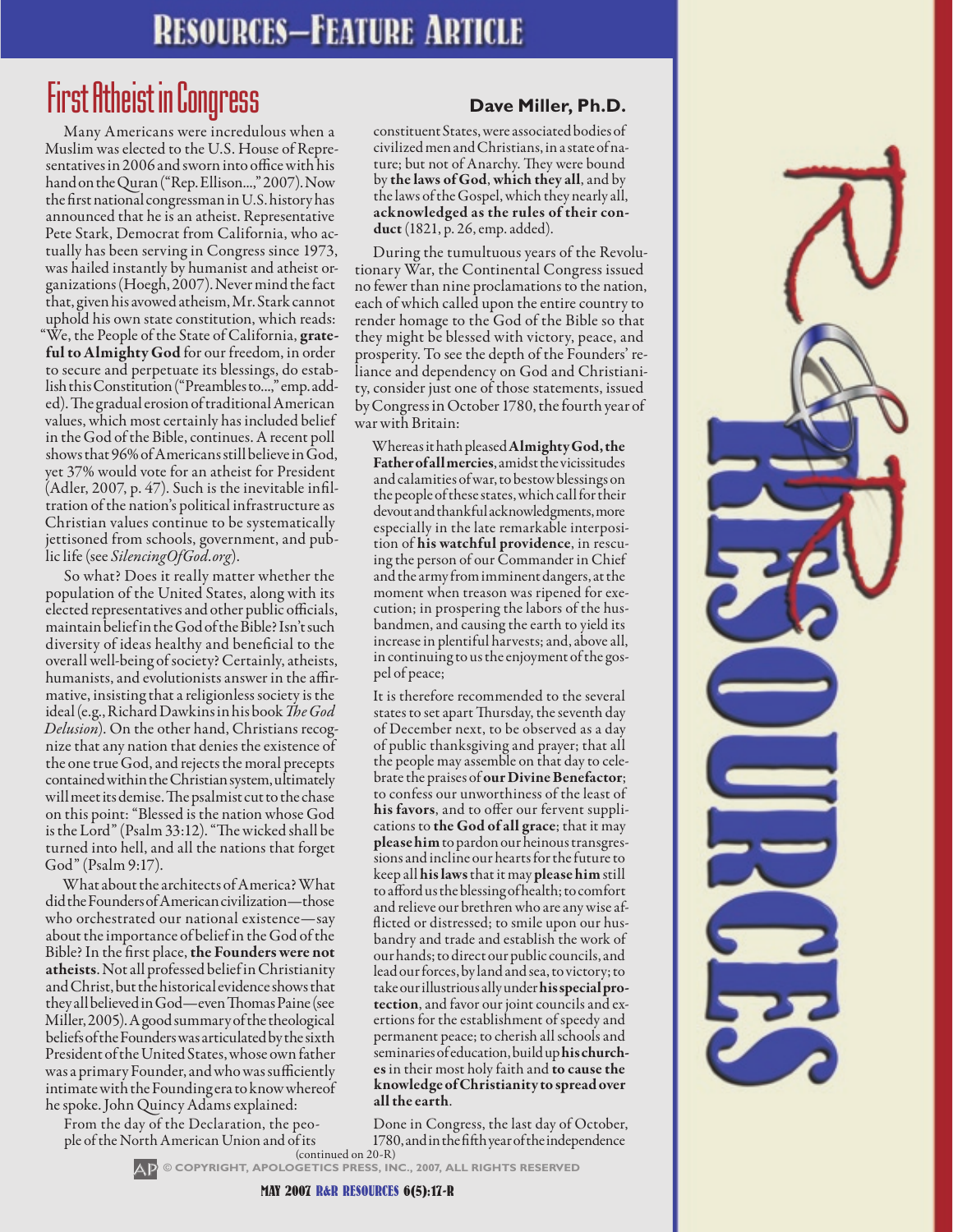# **RESOURCES-FEATURE ARTICLE (continued)**

of the United States of America (*Journals of…*, 1904-1937, 18:950-951, emp. added).

These men believed that the very survival of America depends on the favor and blessings of God. What a far cry from those in America today who are content with atheists in Congress, not to mention in universities all over America. As more and more Americans eliminate belief in God from their lives, as atheism progressively encroaches upon our political and educational institutions, we may expect fully to see the withdrawal of His care. In the words of George Washington:

I am sure there never was a people who had more reason to acknowledge a Divine interposition in their affairs than those of the United States; and I should be pained to believe that they have forgotten that Agency which was so often manifested during our revolution, or that they failed to consider the omnipotence of that God who is alone able to protect them (1838, 10:222- 223, emp. added).

### **REFERENCES**

Adams, John Quincy (1821), *Address Delivered at the request of a Committee of the Citizens of Washington on the Occasion of Reading the Declaration of Independence on the 4th of July,* 

# uestion & Answer

Q How could Jesus have seen the thief on the cross in paradise the very day that He died and was buried?

The fact that Bible critics ask such a question reveals their **severe** lack of Bible knowledge. Allegedly, the promise that Jesus made to the penitent thief who hung question reveals their severe lack of Bible knowledge. Allegedly, the promon a cross next to Him ("Today you will be with Me in Paradise"—Luke 23:43), "could not have been kept unless Jesus went to heaven that day, in which case he would not have been buried for three days" (McKinsey, 1983, p. 3). Skeptic Steve Wells similarly commented on Jesus' promise to the thief, saying: "[H]ow can that be since it's only Friday and, according to the gospels, Jesus lay dead in the tomb Friday night and all day Saturday" (2007). Obviously, these skeptics do not understand the Bible's teaching about afterlife.

The reason Jesus could say that He and the penitent thief could be together in paradise the very day they died (even though their bodies were still on Earth), is because Jesus was referring to their souls cohabiting paradise, not their physical bodies. The Bible clearly teaches that when people die their souls depart from their bodies (cf. Genesis 35:18) and dwell in hades—the "receptacle of disembodied spirits" (Thayer, 1962, p. 11) where all people who die await the Lord's return and subsequent judgment.

*1821* (Washington: Davis & Force), [On-line], URL: http://digital.library.umsystem.edu/cgi/ t/text/text-idx?sid=b80c023f0007f89b5b95e 4be026fa267;c=jul;idno=jul000087.

- Adler, Jerry (2007), "The New Naysayers," *Newsweek*, 47-49, September 11.
- Hoegh, Payton (2007), "Atheists Celebrate, Christians Lament Lawmaker's Stance on God," *CNS News*, March 14, [On-line], URL: http://www. cnsnews.com/ViewCulture.asp?Page=/Culture/ archive/200703/CUL20070314a.html.
- *Journals of the Continental Congress, 1774-1789* (1904-1937), ed. Worthington C. Ford, et al. (Washington, D.C.: Government Printing Office), [On-line], URL: http://memory.loc. gov/ammem/amlaw/lwjc.html.
- Miller, Dave (2005), "Deism, Atheism, and the Founders," Apologetics Press, [On-line], URL: http://www.apologeticspress.org/articles/650.
- "Preambles to State Constitutions," *Historical Documents*, [On-line], UR L: http://www. historicaldocuments.com/PreamblestoState-Constitutions.htm#california.
- "Rep. Ellison Is 1st Muslim in Congress, Uses Koran in Photo-Op" (2007), *Associated Press*, January 5, [On-line], URL: http://www.foxnews. com/story/0,2933,241679,00.html.
- Washington, George (1838), *The Writings of George Washington*, ed. Jared Sparks (Boston, MA: Ferdinand Andrews).

The word "hades" occurs ten times in the New Testament, and always refers to the unseen realm of the dead. One part of hades is known as paradise (or "Abraham's bosom"—Luke 16:22), whereas the other part is known as "torments" (Luke 16:23). The spirits of the righteous dwell in paradise, whereas the wicked, like the rich man of Luke 16, find themselves "in torments in Hades" (vs. 23).

On the day of Pentecost, Peter quoted from Psalm 16 ("You will not leave my soul in Hades"—Acts 2:27), and applied this passage to Christ, saying, "His [Jesus'] soul was not left in Hades" (Acts 2:31). When was Jesus' soul in hades? After His death, and before His resurrection. Who was with Him in the part of hades known as paradise? The thief on the cross. Did Jesus lie when He told the thief, "Today you will be with me in Paradise"? Certainly not!

### **Eric Lyons, M.Min.**

### **REFERENCES**

- McKinsey, Dennis (1983), "Jesus, the Imperfect Beacon," *Biblical Errancy*, February.
- Thayer, J.H. (1962), *Greek-English Lexicon of the New Testament* (Grand Rapids, MI: Zondervan).

Wells, Steve (2007), *Skeptic's Annotated Bible*, [Online], URL: http://www.skepticsannotatedbible. com/lk/23.html.

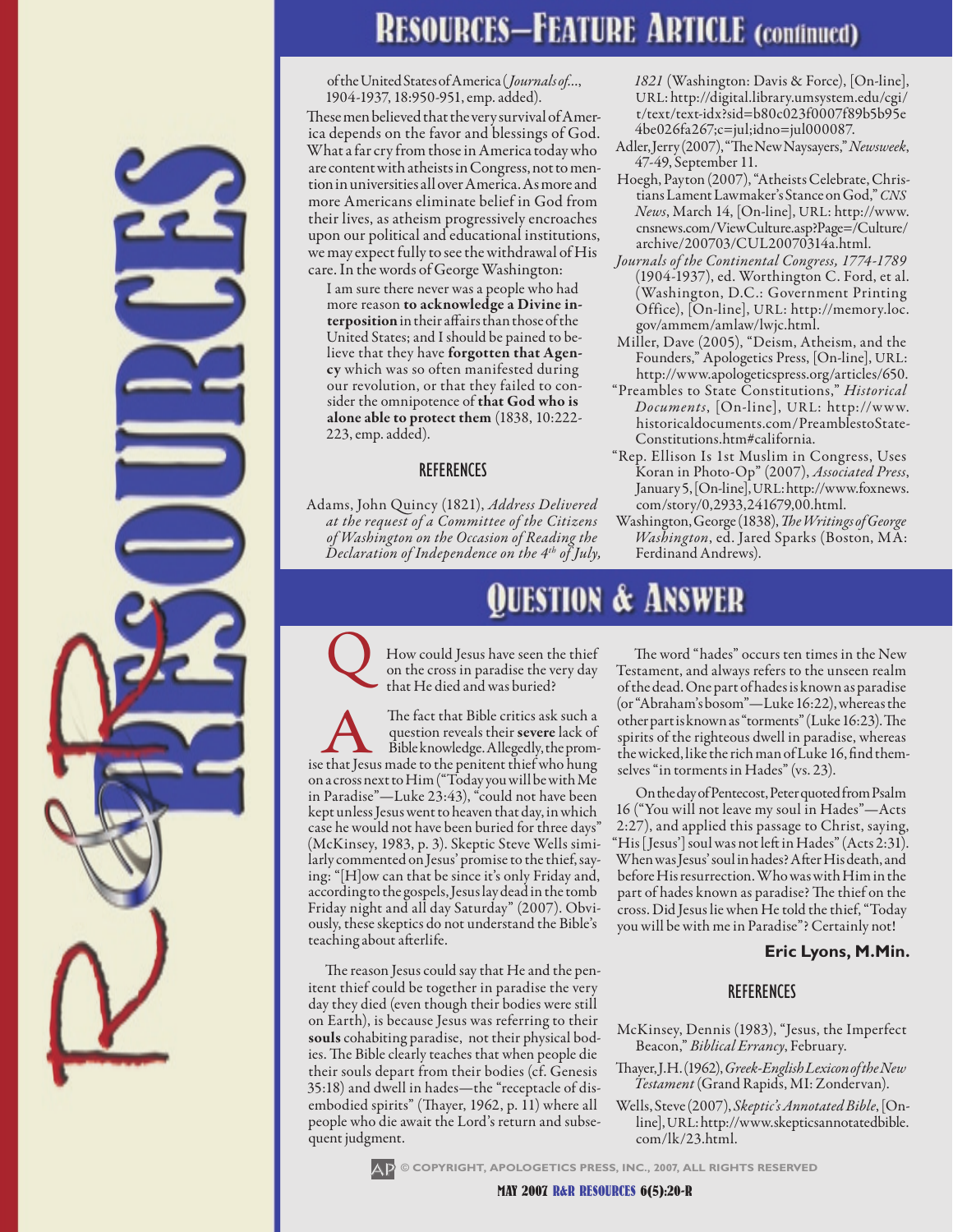The major problem is that no evidence exists to suggest that Jesus had a wife and child. There is no hint Jesus ever was married (Lyons, 2006). While archaeology occasionally fills in gaps left out by historical evidence, this fact would not have gone unmentioned in the earliest sources. The marriage of Jesus to Mary Magdalene is found nowhere in the ancient evidence.

The statistical probability of the Talpiyot tomb being that of Jesus hangs on Mariamne and Mary Magdalene being one and the same. Yet no early evidence connects the two. The only connection available comes from the *Acts of Philip*, an uncertain and widely disputed text, whose earliest surviving copy is from the  $14<sup>th</sup>$  century, though possibly dated to the fourth. The text not only fails conclusively to connect Mariamne with Mary Magdalene, it has a few other discrediting features—including talking animals. Speaking from the historian's perspective, it is grossly irresponsible to dismiss the best sources and use disputed evidence to support an already-drawn conclusion.

### Response of the Early Church

Finally, we must examine the response of early believers to Jesus. In the gospel accounts, after the crucifixion of Christ, the disciples are depicted as a band of disillusioned idealists. They thought their

Messiah was dead and gone, buried in a tomb, when He was supposed to save the world. Despite their initial disenchantment, they soon transformed into powerful preachers bent on evangelizing the Mediterranean world. Going on missions that put them directly in harm's way (cf. Acts 8:1-3; 2 Corinthians 11:23-27), they defied worldly authorities for the cause of Christ. Why the turnaround?

Being a Christian did not bode well for one's health. History records that all of the apostles but one were martyred. So was James, the brother of Jesus. Even the average Christian at the time could expect to be executed if discovered by the Roman authorities. Of all the religious choices in the first century, why choose the one with the shortest life expectancy? It is hard to believe that such a religion would be the chosen course of people who had put Jesus' body in the tomb, then later placed His bones in an ossuary. They would have been reminded of the lie every time the next family member was buried, at the very time people were preaching His resurrection. The only explanation for this complete inability to face reality would be insanity.

We are at a loss to find any other explanation for the dramatic turnaround of some of the fiercest defenders of the faith in the early church. There was tension in the family of Jesus, which would have included His brothers James and Jude

|                    | <b>SPEAKING SCHEDULES</b> |                    |
|--------------------|---------------------------|--------------------|
| <b>Kyle Butt</b>   |                           |                    |
| May 6-9            | Talladega, AL             | $(256)$ 362-2320   |
| June 2             | Hartselle, AL             | (256) 227-9926     |
| <b>Eric Lyons</b>  |                           |                    |
| May 4-6            | Raytown, MO               | $(816)$ 356-3758   |
| June 13            | <b>Gulf Shores, AL</b>    | $(251)$ 968-7769   |
| June 27            | Huntsville, AL            | $(256) 852 - 3801$ |
| <b>Dave Miller</b> |                           |                    |
| May 4-6            | Centreville, AL           | (931) 363-2777     |
| May 13             | Columbiana, AL            | (334) 241-9271     |
| May 19-20          | Pulaski, TN               | $(205)$ 926-1884   |
| May 26             | Crestview, FL             | $(850) 682 - 4025$ |

(Mark 3:31-34). Paul actively persecuted the church (Acts 8:3). It is difficult if not impossible—to explain such a dramatic reversal of men who were originally skeptics and even enemies of Christ.

In early church history, absolutely no awareness of this family tomb is indicated. During the reign of Constantine the Great, traditional sites of New Testament significance were marked. Churches were constructed over venerated locations, such as the purported burial place of Jesus and the site of his ascension to heaven, and even the site identified as Peter's house. Before the reign of Constantine, Christians commemorated the final resting place of Jesus' brother James. Yet, we are supposed to believe that the early church inexplicably lost track of the real tomb, in spite of the fact that it was used for at least four generations, until the end of the first century? Even so, the location never appears in Christian traditions or the writings of the early patristic writers. Christianity shows no awareness of the tomb from earliest times.

Both Roman and Jewish authorities were hostile to the early church. If the documentary is correct, all they had to do was point to the ossuary occupied by the body of Jesus to refute utterly the Christian claims of His resurrection. Yet there was no body to be produced. The fact that the body of Jesus was missing may well be reflected in a stone monument found in Nazareth in 1878, dubbed the "Nazareth Inscription Against Grave Robbing," possibly dating to the time of the Roman emperor Claudius (A.D. 41- 54). The inscription states that tomb-robbing is a capital crime under Roman law. Claudius expelled the Jews from Rome in A.D. 49 because of problems generated by the budding Christian faith. He also may have issued this order because of problems concerning the claims that Jesus rose from the dead. This observation is uncertain, however, and so must be weighed with caution (Ferguson, 2003, pp. 586-587).

In the end, the tomb discovery has wide-ranging theological implications. Some of the most basic tenets of the Christian faith hang upon the bodily resurrection of Christ. While the producers of the

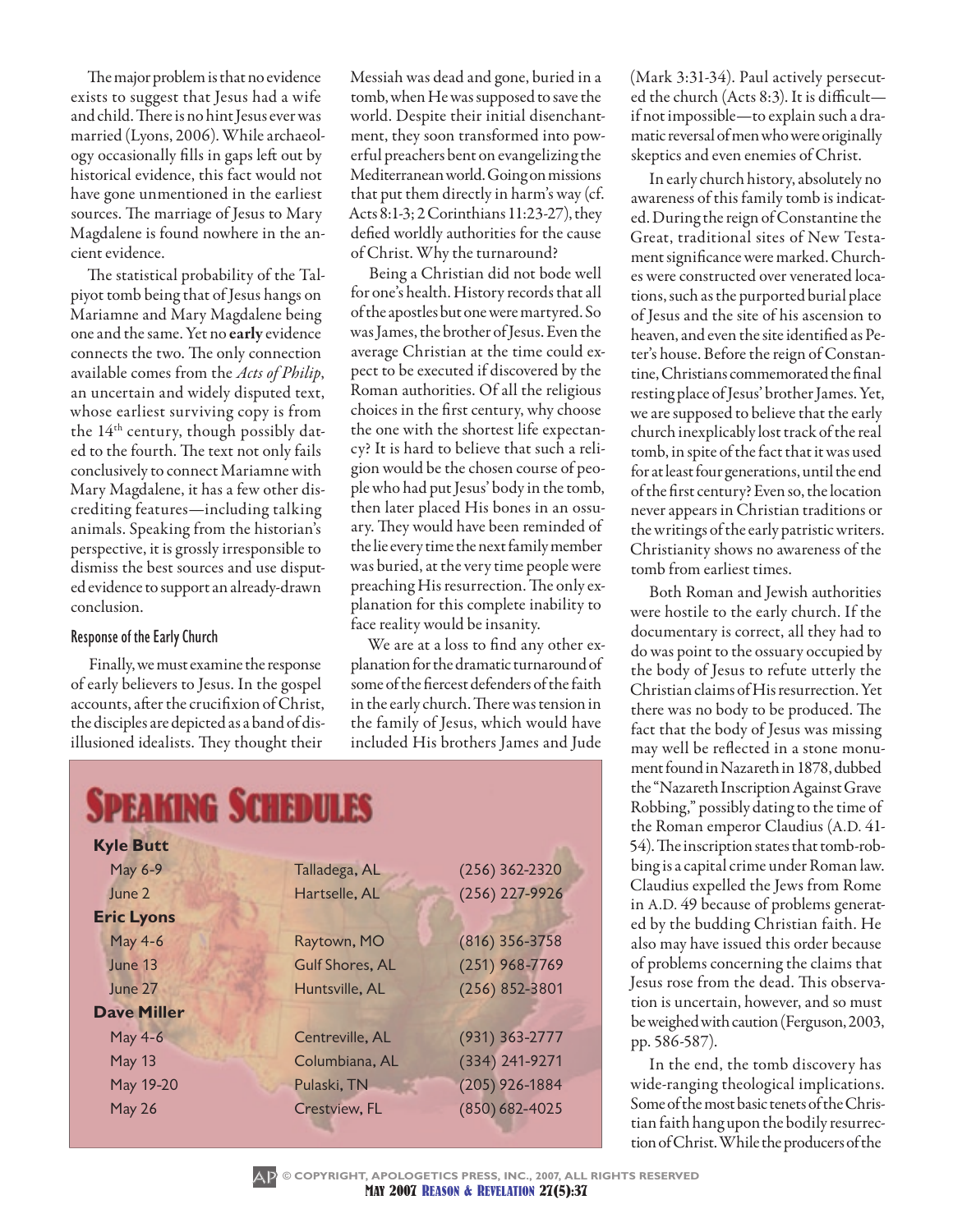documentary have downplayed this aspect, claiming that Jesus could have had a spiritual resurrection, their view is yet another instance of failure to understand properly the ancient evidence. The unusual aspect of Christ's resurrection was not that it was physical—which is what the Jews anticipated. The unexpectedness of it is the fact that it occurred before the end of time. According to Jewish belief, resurrection was physical, as can be seen in the book of 2 Maccabees. In chapter 7, one of several individuals being tortured expresses the belief that his mutilated body parts would be restored in the resurrection. In 2 Maccabees 17:46, a man named Razis, who commited suicide by pulling out his own intestines, called upon God to restore them to him again, presumably in the afterlife. It has been suggested that the point of having an ossuary was to preserve the bones for a physical resurrection (Rahmani, 1981, 44[3]:175-176).

### Responses from Experts

While critics of the Christian faith make fun of believers scurrying to do damage control in the wake of the documentary's premiere, it is not Christians who are leading the charge against the film, but atheists and agnostics. The majority of the archaeologists who have denounced the program are unbelievers. Their ire is not because the program controverts the gospel message, but because it violates standards of scientific and academic professionalism (Thompson, 2007). The established process of presenting new discoveries and interpretations is by means of scholarly venues, such as papers presented at professional conferences and articles published in peer-reviewed journals. By announcing the findings of the program in the popular media, complete with a perfectlytimed news conference to coincide with the release of the book and documentary, Cameron and Jacobovici have stepped on the toes of scholars everywhere.

Amos Kloner, the archaeologist who initially worked on the excavation and later published his findings in 1996, argues that the documentary is nothing more than a commercial enterprise (Nissenbaum, 2007). Kloner's colleague in the excavation, Joseph Zias (one-time curator of the well-known Rockefeller Museum in Israel), has lamented that the documentary makes a mockery of the archaeological profession (Zias, 2007). From their comments in the popular media, it is readily apparent that both men, who are reputable archaeologists—but unbelievers are frustrated with the project.

Some of the harshest language about the documentary came immediately after its airing. In a scholarly program that discussed the validity of the documentary's radical claims, *The Lost Tomb of Jesus—A Critical Look*, Ted Koppel interviewed two archaeologists. The first was William Dever, arguably the most recognized American archaeologist. The other was Jonathan Reed, a well-respected archaeologist who currently excavates at the site of ancient Sepphoris. Dever, who noted that he was not a believer and did not "have a dog in this fight," labeled the program a "docu-drama." Reed was even more hostile in his evaluation, denouncing the documentary as "archaeo-porn." Reed's evaluation of the evidence was that the theory is much like a chain made up of links, but one in which each link has a tremendous number of "ifs" that makes the final product difficult to accept.

It must be noted that Cameron and Jacobovici were unable to find archaeological experts to agree with their conclusions. While a few scholars have been sympathetic to the premise of the documentary, no one has endorsed it carte blanche. The vast majority of experts are frustrated, even angry, about it. In addition to the comments by Dever and Reed noted above, other archaeologists have expressed dismay and quickly moved to refute the thesis of the program. Jodi Magness, professor of archaeology at the University of North Carolina, has published articles on the Web sites of the Society of Biblical Literature and the Archaeological Institute of America exposing the shortcomings of the documentary (2007). Joseph Zias' viewer's guide posted on his Web site refutes nearly every claim made by the show, giving additional insight into what went into the program behind the scenes (2007). Tel Ilan, the scholar whose *Lexicon of Jew-* *ish Names* was used in providing the evidence for the statistical research presented in the program, has expressed outrage that her work has been connected to the documentary. The Web site of *Scientific American* has quotes from both Ilan and Magness expressing their anger and frustration (Mims, 2007). The verdict of the scholars? Professionals have given responses ranging from irritation to anger and disgust. Indeed, reaction of the experts is almost unanimously negative.

### CONCLUSION

When one steps back from the documentary and looks to see if filmmakers handled the evidence properly, the result can be described only as pure disappointment. Rather than converging, the scientific, archaeological, and historical evidence are thrown into chaotic disarray. Evidence from one area is pitted against evidence from another. The best sources are dismissed, while disreputable sources are given an undeserved prominence in the conclusion of the program. Jacobovici has been unable to find any expert who will agree with him. The evidence is cherry-picked to create the appearance of the strongest possible case, but the end result is that the chain of evidence is weak at every link.

These artifacts have been known for 27 years, yet no one of scholarly repute has thought much of them until now. As vocal as critics of Christianity are, it is strange that this sleeping giant has lain undisturbed for nearly three decades. This is the kind of ammunition that the Bible's detractors drool over, yet it never made a blip on the radar despite being published in 1996 and being featured on a BBC special the same year. Apparently, it takes a filmmaker to connect the dots on 2,000 year-old "evidence" that contradicts Christianity.

*The Lost Tomb of Jesus* has the potential to shake Christianity to its core, but the utter lack of good evidence means the documentary goes forth more with a whimper than a bang. Both Cameron and Jacobovici have admitted that neither is an archaeologist or scientist. They make it appear as if anyone with a budget

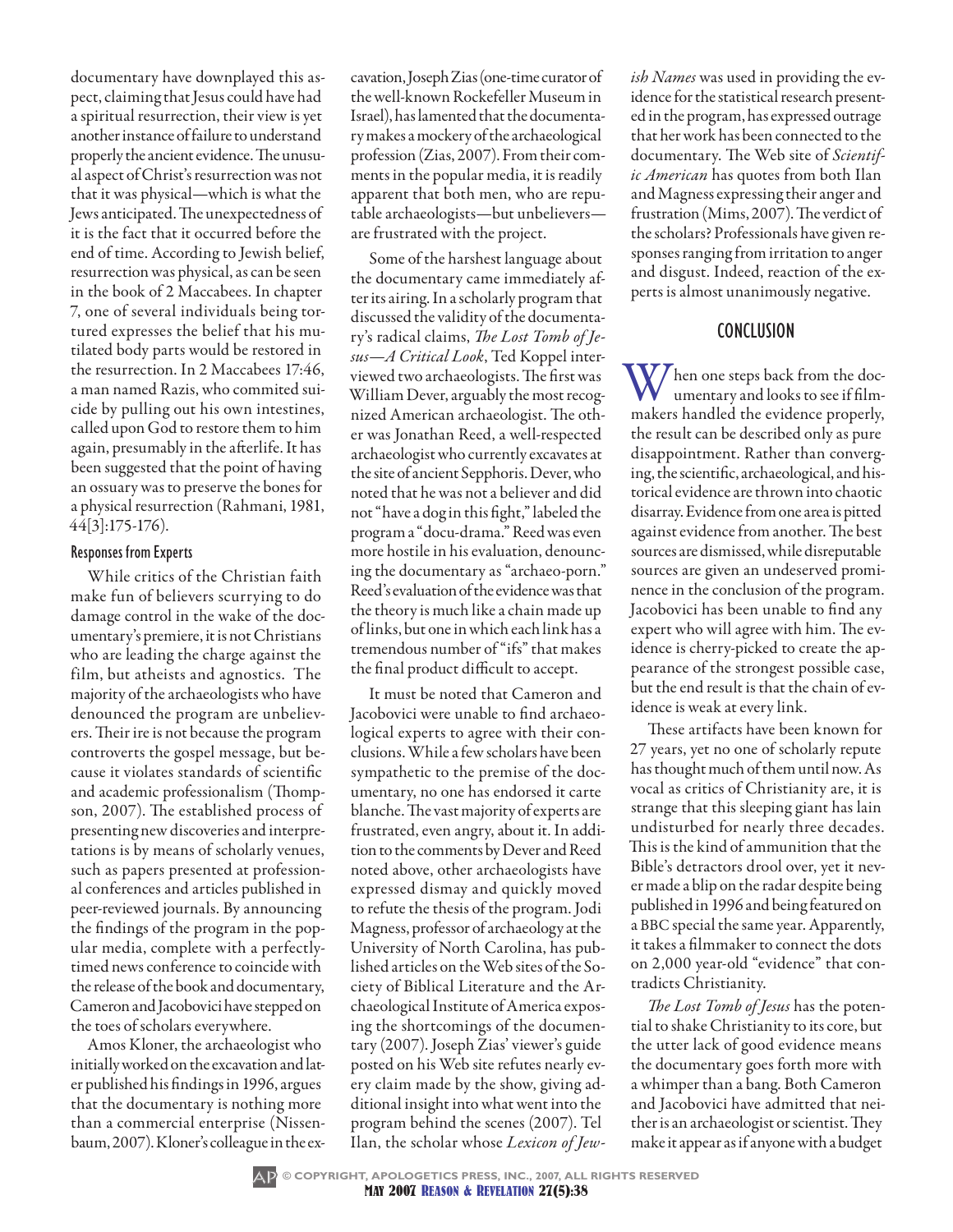and a film crew can do archaeology. This is painfully obvious at the end of the program, when Jacobovici goes to find the location of the tomb. He eventually discovers it and removes the concrete slab that seals it shut, essentially committing archaeological "breaking and entering." Eventually, a representative from the Israel Antiquities Authority shows up to force the intruders to leave. Jacobovici demonstrates a flagrant disregard for proper procedure; the same may be said for the rest of his work.

In the wake of the program's premiere, it appears that those involved are attempting to distance themselves from the project. In an e-mail to evangelical theologian James White posted on the Alpha and Omega Ministries Web site, Dr. Carney Matheson (the scientist responsible for DNA testing on the Jesus and Mary ossuaries) indicated that his responses in interviews with the filmmakers were manipulated (White, 2007). In a letter to his colleagues, Andrey Feuerverger, the statistical expert from the University of Toronto, emphasizes the assumptions that went into his calculations (2007). Even the Discovery Channel is refusing to promote the documentary, and now appears to be backing away from it. Despite drawing over four million viewers for the premiere, the channel has not celebrated its ratings. Subsequent re-airings of the show were cancelled. The channel scheduled the panel debate in *The Lost Tomb of Jesus—A Critical Look* quite abruptly, the conclusions of which cast serious doubt upon Jacobovici's findings.

Do Christians have anything about which to worry? **Not at all.** The documentary's conclusion is based on poor use of evidence and faulty statistics. The evidence in the documentary has been skewed, even manipulated—a charge brought by scholars who have no spiritual stake in the program. While the documentary makes for sensational television, it has no scholarly basis. Rather than the evidence achieving convergence, the documentary pits different aspects of the evidence against other aspects. The difficulties in reconciling the scientific, archaeological, and historical data in a meaningful way can be solved by one simple solution: this is not the tomb of Christ.

If we could travel back in time nearly 2,000 years to the territory now occupied by the suburb of Talpiyot in modernday Jerusalem, we could observe Jesus' funeral, with mourners dressed in first-century Jewish garb solemnly marching toward a rock-cut tomb. The family of the deceased would gather around sorrowfully to lay their beloved to rest in the cool, stone chamber. A year later, they would put his bones in a limestone ossuary. Our hearts would go out to the family—even though the deceased was not Jesus of Nazareth.

### **REFERENCES**

- Bauckman, Richard (2006), *Jesus and the Eyewitnesses* (Grand Rapids, MI: Eerdmans).
- Bovon, Francois (2007), *The Tomb of Jesus*, [On-line], URL: http://www.sbl-site. org/Article.aspx?ArticleId=656.
- Desmond, Peter H. (2000), "Woman Priests, Vegetarians, and Summer Dresses: Fourth Century Church Tales," *Harvard Magazine*, May-June, [On-line], URL: http://www. harvardmagazine.com/on-line/0500113. html.
- Ferguson, Everett (2003), Backg*rounds of Early Christianity* (Grand Rapids, MI: Eerdmans), third edition.
- Feuerverger, Andrey (2007), "Dear Statistical Colleagues," [On-line], URL: http://fisher. utstat.toronto.edu/andrey/OfficeHrs. txt.
- Jacobovici, Simcha and Charles Pellegrino (2007), *The Jesus Family Tomb: The Discovery, the Investigation, and the Evidence that Could Change History* (New York, NY: HarperCollins).
- Kloner, Amos (1996), "A Tomb with Inscribed Ossuaries in East Talpiyot, Jerusalem," *Antiqot*, 29:15-22.
- Lyons, Eric (2006), "The Real Mary Magdalene," Apologetics Press, [Online], URL: http://www.apologeticspress. org/articles/3059.
- Lyons, Eric and Dave Miller (2004), "Biblical Inerrancy," Reason & Revelation, 24[6]:57- 63, June, [On-line], URL: http://www. apologeticspress.org/articles/2541.
- Magness, Jodi (2005), "Ossuaries and the Burials of Jesus and James," *Journal of Biblical Literature*, 124[1]:121-154.
- Magness, Jodi (2007), "Has the Tomb of Jesus Been Discovered?" Society of Biblical

Literature, March 2 and April 3, [On-line], URL: http://www.sbl-site.org/Article. aspx?ArticleId=640 ; Archaeological Institute of America, [On-line], URL: http://www.archaeological.org/webinfo. php?page=10408.

- Mims, Christopher (2007), "Says Scholar Whose Work Was Used in the Upcoming Jesus Tomb Documentary: 'I think it's completely mishandled. I am angry'," *Scientific American*, March 2, [On-line], URL: http://blog.sciam.com/index. php?title=says\_scholar\_whose\_work\_ was\_used\_in\_the&more=1&c=1&tb  $=1$ &pb=1.
- Nissenbaum, Dion (2007), "Tomb of Jesus, Son Found, Film Reports," *Chicago Tribune*, February 27, [On-line], URL: http://www. chicagotribune.com/news/nationworld/chi-0702270145feb27,1,1790100.story.
- Pfann, Stephen (2007), "Mary Magdalene is Now Missing: A Corrected Reading of Rhamani Ossuary 701," Society of Biblical Literature, [On-line], URL: http://sbl-site. org/PDF/Pfann.pdf.
- Rahmani, Levy Yitzhak (1981), "Ancient Jerusalem's Funerary Customs and Tombs, Part One," *Biblical Archaeologist*, 44[3]:171- 177, Summer.
- Rahmani, Levy Yitzhak (1994), *A Catalogue of Jewish Ossuaries in the Collections of the State of Israel* (Jerusalem: Israel Antiquities Authority).
- Tabor, James D. (2007), "Two Burials of Jesus of Nazareth and the Talpiot Yeshua Tomb," [On-line], URL: http://www.bib-arch. org/bswbKCtombtabor.html.
- Thompson, Marshall (2007), "Claims about Jesus' Lost Tomb Stir Up Tempest," *MSNBC*, February 26, [Online], URL: http://www.msnbc.msn. com/id/17345429/from/RSS.
- White, James R. (2007), "Dr. Carney Matheson Responds," [On-line], URL: http://www. aomin.org/index.php?itemid=1809.
- Zias, Joseph (2007), "Deconstructing the Second and Hopefully Last Coming of Simcha and the BAR Crowd," [On-line], URL: http://www.joezias.com/tomb. html.